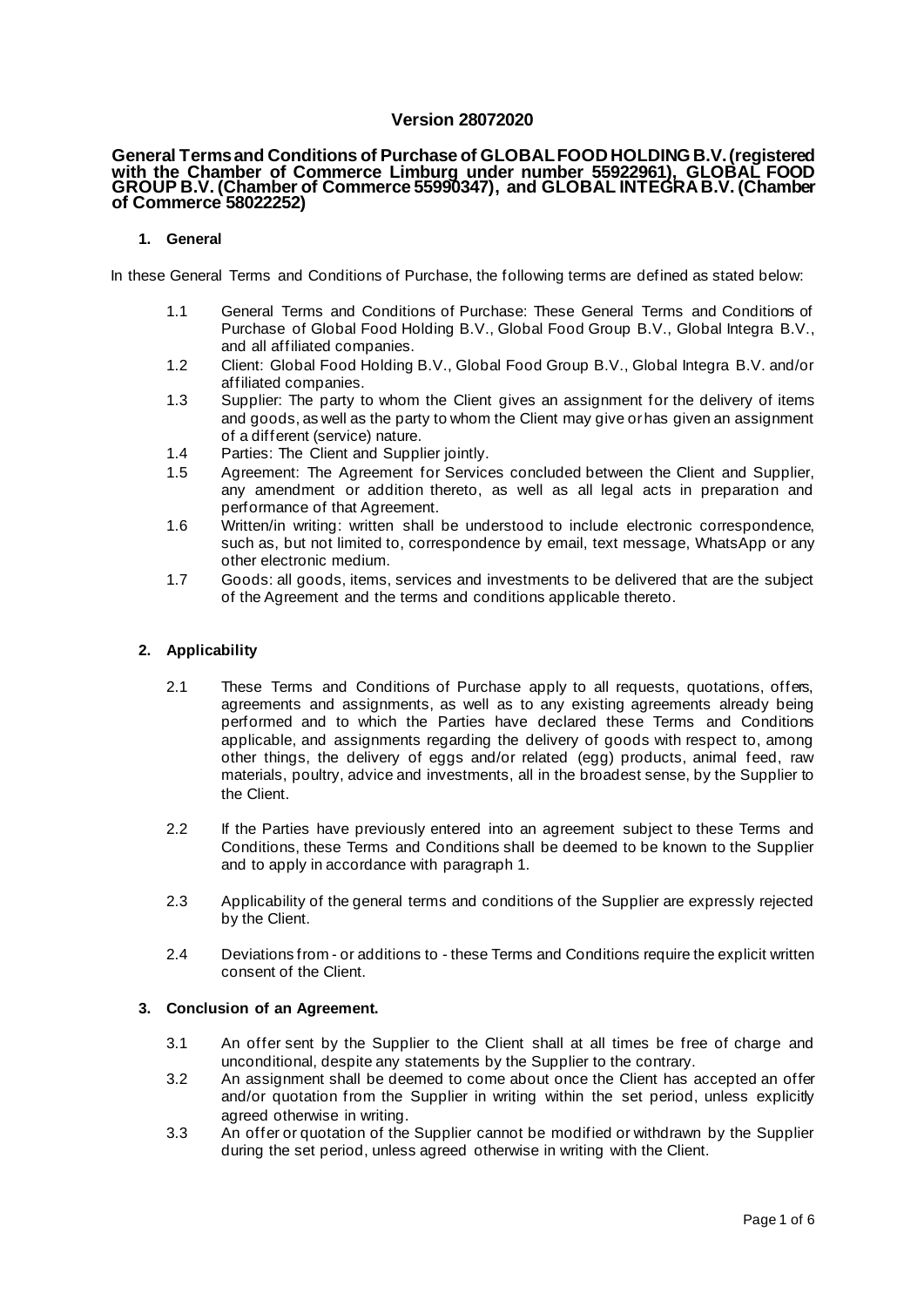## **4. Amendments.**

- 4.1 The Client shall at all times be authorised to amend the volume and/or the quantity and/or quality of the goods to be delivered by the Supplier.
- 4.2 The Client shall notify the Supplier of any amendments in writing. Oral amendments must be confirmed by the Client to the Supplier in writing before the Supplier may proceed to adjust the quantity/quality to be delivered.
- 4.3 If a change required by the Client has consequences for the agreed price and/or the time of delivery, the Supplier shall be obliged to inform the Client thereof in writing in advance and as soon as possible, but no later than within 2 working days (unless otherwise agreed) after notification of the required change. If the Client does not agree to the consequences, it shall be entitled to dissolve the Agreement, without the Supplier being able to claim any compensation.
- 4.4 If the Supplier makes changes to the volume and/or quantity and/or quality of the items and/or goods to be supplied by the Supplier without the Client's prior written permission, the Client shall be entitled to dissolve the Agreement, without the Supplier being able to claim any compensation.

# **5. Delivery, packaging and dispatch.**

- 5.1 Delivery takes place on the basis of Delivered Duty Paid (DDP, Incoterms 2020) at the agreed location in Ospel and the agreed time, unless explicitly agreed otherwise.
- 5.2 The Supplier shall ensure proper packaging of the goods to be delivered. The Supplier shall pack and/or secure the delivery in such a manner that it reaches its destination in good condition by normal transport and can be unloaded there safely and in accordance with the Client's systems. Any special packaging and/or security requirements specified by the Client shall be carefully observed by the Supplier. Packaging must comply with the relevant statutory regulations.
- 5.3 A packing list must be included with the goods to be delivered. The packing list(s) shall state the assignment number(s), as well as the item number(s), quantities, description(s), batch numbers, expiry date (best-before date), product code, and all other requirements of the Client with respect to the delivery.
- 5.4 Where implied by the nature of the goods or prescribed by applicable regulations, the goods to be delivered shall be provided with a clearly legible expiry date (best-before date).
- 5.5 Inspection, checking and/or testing of goods in accordance with the provisions of Article 9 shall imply neither delivery nor acceptance.
- 5.6 If the Client requests postponement of the delivery, the Supplier shall store, preserve, secure and insure the goods properly packed and recognisably destined for the Client.
- 5.7 Processing or destruction of (transport) packaging material shall be the Supplier's responsibility. If, at the Supplier's request or otherwise, packaging material is processed or destroyed by the Client, this shall be at the Supplier's expense and risk. Damage to packing material/packaging and/or damage to the Client caused by fire in or to packing material/packaging shall be at Supplier's expense and risk. The Client reserves the right to return packaging and packing materials to the Supplier at the Supplier's expense and risk, against crediting of the related amount invoiced by the Supplier.
- 5.8 Deliveries that do not comply with the provisions of the aforementioned paragraphs may be refused by the Client.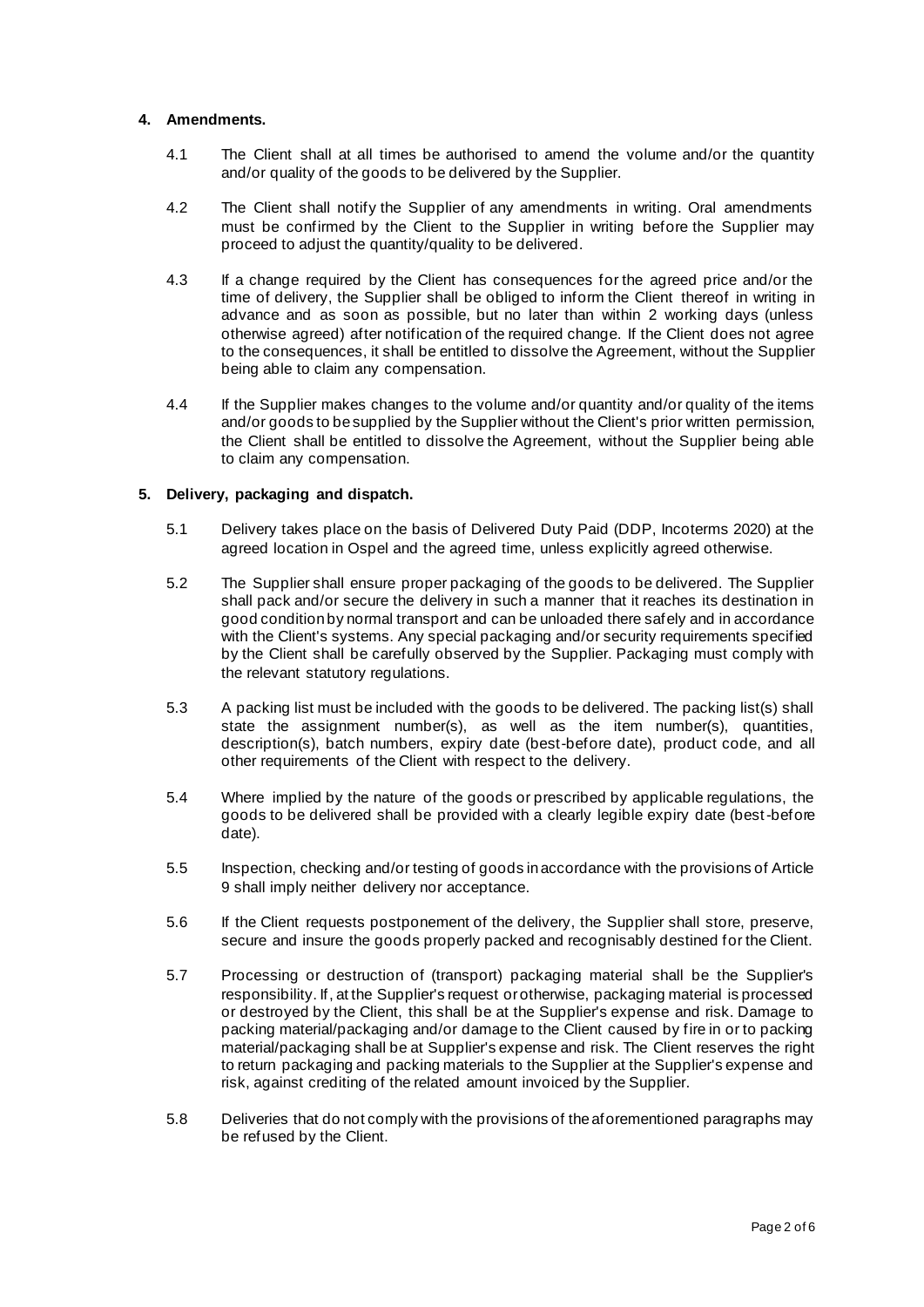## **6. Delivery dates.**

- 6.1 The agreed time of delivery is a deadline. In the event of late delivery, the Supplier shall be in default without further notice of default being required. If the Supplier fails to comply with the provisions set out above, the Client shall be entitled, without judicial intervention and without prejudice to its further rights (performance, compensation, penalty), to dissolve the Agreement in its entirety or with respect to the part not delivered on time and to have a third party perform the Agreement as a substitute transaction at the expense of the Supplier (including, but not limited to, the extra charges to be paid by the Client), without prejudice to the consequences resulting from dissolution by the Client.
- 6.2 The Supplier shall immediately notify the Client in writing of any imminent exceeding of the delivery time. Such notification shall not affect the consequences of exceeding any term pursuant to the Agreement or other provisions and applicable terms and conditions and the rights to be exercised by the Client in that respect.
- 6.3 If the Supplier exceeds an agreed delivery date or delivery period, the Client shall be entitled, without prior notice of default being required, to impose on the Supplier a penalty of 5% of the price of the delivery per week or part thereof, which penalty shall be immediately due and payable. This penalty shall not affect the Client's other rights (performance, compensation and dissolution).

# 7. **Price and price review**.

- 7.1 The agreed price is fixed and binding and may not be changed unilaterally by the Supplier.
- 7.2 Prices are exclusive of VAT and include all costs relating to the fulfilment of the Supplier's obligations.

## **8. Transfer of ownership.**

- 8.1 Ownership of the goods to be delivered shall transfer to the Client upon delivery at the agreed location at the Client's premises in Ospel, unless agreed otherwise in writing and subject to rejection as referred to in Article 9 below. In the event of payments made prior to delivery, ownership of the goods specified in the Agreement shall transfer to the Client at the time of (down and/or partial) payment. The Supplier shall confirm this transfer of ownership at the first request of the Client by means of a deed signed by the Supplier.
- 8.2 If the Client provides the Supplier with materials, such as raw materials, auxiliary materials, tools, drawings, specifications and software for the fulfilment of its obligations, these shall remain the property of the Client. The Supplier shall keep these separate from objects belonging to the Supplier or third parties and shall mark them as the Client's property.

# **9. Inspection and delivery after rejection.**

- 9.1 The Client shall at all times be entitled to inspect the goods (or have them inspected) during production, processing and storage, including after delivery. Inspection, checking and/or testing by the Client or persons or bodies appointed by the Client may take place prior to, during or after delivery.
- 9.2 Upon first request, the Supplier shall give the Client or its representative access to the place of production, processing or storage.
- 9.3 The Supplier shall cooperate in the inspections, checks and tests free of charge and shall provide the necessary documentation and information at its own expense.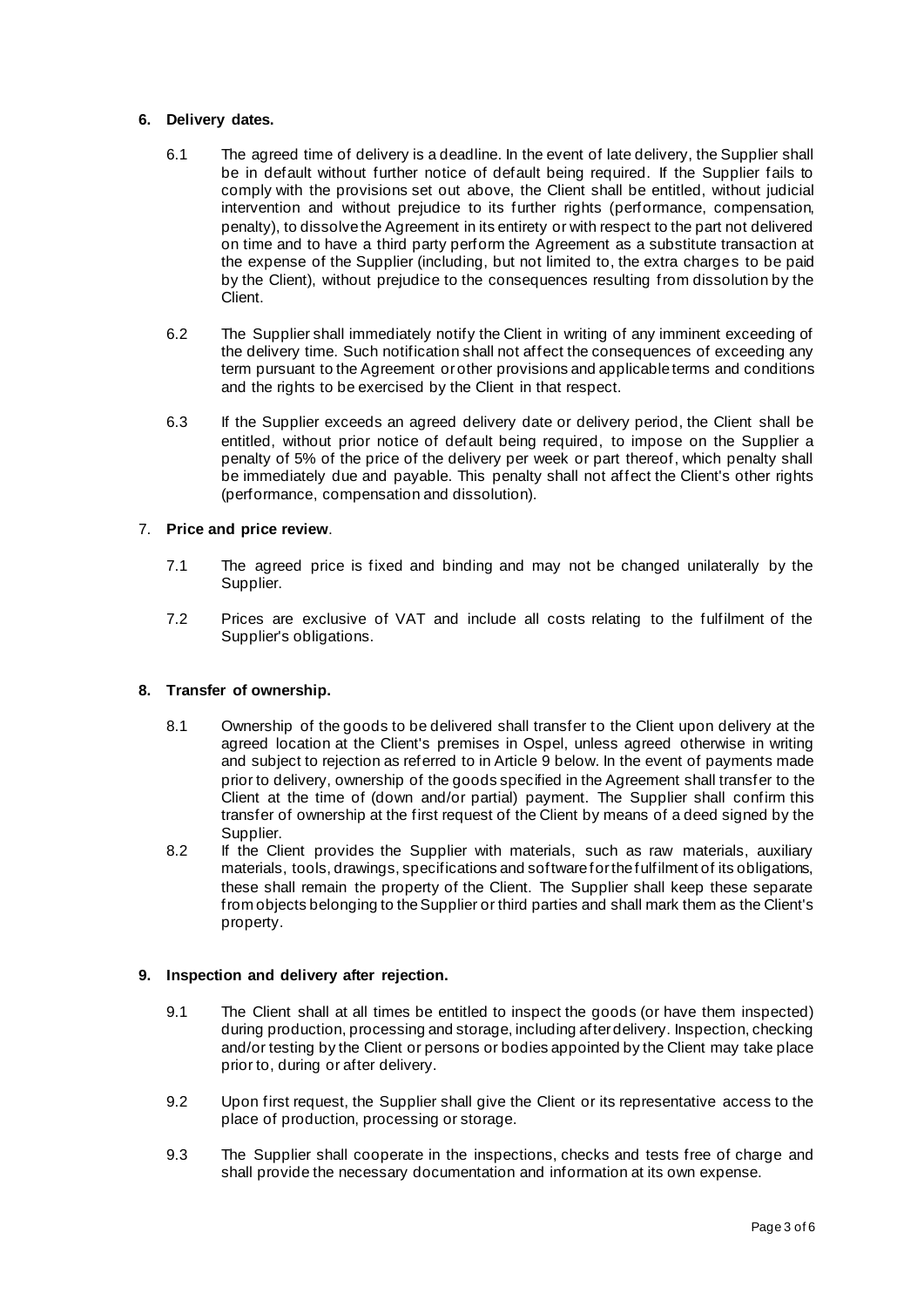- 9.4 In the event of rejection of the goods delivered or to be delivered, this shall be communicated to the Supplier in writing. The Supplier shall take care of repair or replacement of the delivered goods within 2 working days, provided that the delivery period of Article 6 can be complied with. If the Supplier fails to meet this obligation within this period, the Client shall be entitled to purchase the goods from a third party or to take measures or to have measures taken by a third party at the Supplier's expens e and risk. In that case the Client shall be entitled, without judicial intervention and without prejudice to its further rights (performance, compensation, penalty), to dissolve the Agreement, in whole or in part, out of court.
- 9.5 If the Supplier does not collect the rejected goods within three (3) working days, the Client shall be entitled to return the goods to the other party at the latter's expense or, at the Supplier's discretion, to have them destroyed. The costs of storage and custody incurred by the Client shall be borne by the Supplier from the moment of rejection of the goods.
- 9.6 If the goods, irrespective of the results of any inspection, checks and/or tests, appear not to comply with the provisions of Article 10 of these Terms and Conditions, the Supplier shall, at the Client's discretion, repair or replace the goods at the Client's first request, unless the Client prefers to terminate the Agreement in accordance with the provisions of Article 11.

# **10. Quality guarantee.**

- 10.1 The Supplier guarantees that the delivered goods:
	- Are of good quality;
	- Are fully in accordance with the provisions of the Agreement, the stated specifications and the reasonable expectations of the Client with respect to the properties, quality, and reliability;
	- Are suitable for the purpose for which the goods are intended by their nature or according to the assignment or order or Agreement;
	- Comply with the legal requirements applicable in the Netherlands and other (international and/or EU standards) government regulations, unless provided otherwise in the Agreement and/or unless additional quality requirements have been defined in the Agreement.
	- The Supplier also guarantees that the goods delivered are of such quality irrespective of whether these goods are processed and/or treated after they have been delivered to a third party - that the products created after processing and/or treatment comply with the legal requirements and other (international and/or EU standards) government regulations applicable in the Netherlands, unless stipulated otherwise in the Agreement and/or unless additional quality requirements have been defined in the Agreement.
- 10.2 The Supplier also declares that all goods have been delivered, and if applicable with all accompanying documents, instructions for use and/or certificates which contribute to the realisation of the purpose and use indicated by the Client, even if these documents have not explicitly been specified. The Client shall be free to use the documentation, which includes reproduction for its own use.
- 10.3 If the Client finds that the delivered goods do not (entirely) comply with what the Supplier has guaranteed in accordance with paragraphs 1 & 2 of this article, the Supplier shall be in default without notice of default being required.

## **11. Dissolution of the Agreement.**

11.1 In the cases referred to by law, as well as in the event that the Supplier fails to fulfil one or more obligations under the Agreement, or fails to do so in time or properly, or if there is serious doubt as to whether the Supplier is able to fulfil its contractual obligations in respect of the Client, the Client shall have the right, without further notice of default and without judicial intervention, to suspend fulfilment of its own obligations in whole or in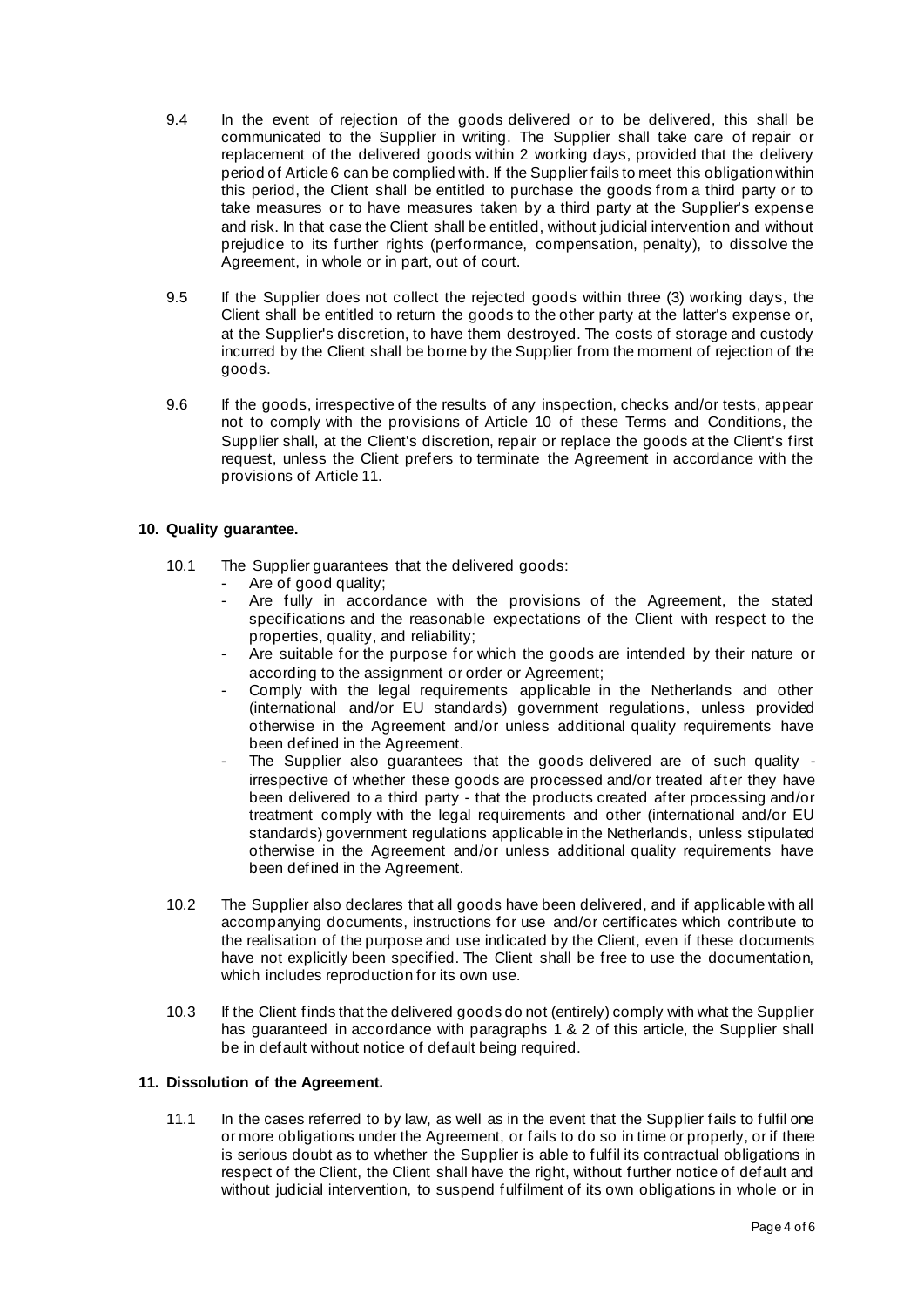part or to dissolve the Agreement in whole or in part by giving written notification to the Supplier, without being obliged to pay any compensation and without prejudice to its further rights. The same shall apply in the event of bankruptcy, suspension of payment, complete or partial cessation of activities, liquidation, revocation of any permits, transfer of the business or seizure of (part of) the business property or business assets intended for the performance of the Agreement. The Client shall be entitled to claim all resulting damage and costs from the Supplier and to reclaim payments already made. Without prejudice to the provisions of the previous paragraph, the Client shall at all times be entitled to terminate the assignment/Agreement in whole or in part. In such a case, the Client shall not reimburse the Supplier for any costs.

- 11.2 Any claims the Client may have or acquire against the Supplier in such cases shall be immediately due and payable in full.
- 11.3 The Supplier shall unconditionally and irrevocably waive any claim of force majeure against the Client.

## **12. Confidentiality and prohibition of disclosure.**

- 12.1 The Supplier guarantees that it (including its employees and agents and any third parties it has engaged) will observe secrecy of the existence, nature and content of the Agreement, as well as other business information of the Client that has come to or been brought to its knowledge in any manner whatsoever and that it will not disclose anything in this respect without the Client's written permission.
- 12.2 In case of violation of the provisions of the previous paragraph, the Supplier shall owe the Client an immediately due and payable penalty of  $\epsilon$  25,000 for each violation, as well as for each day or part thereof during which the violation continues, without prejudice to any other rights of the Client.

## **13. Order, safety and the environment**

- 13.1 The Supplier, its employees as well as any third parties and/or agents it has engaged shall be obliged to observe statutory health & safety and environmental regulations.
- 13.2 Any company rules and regulations regarding health & safety and the environment of the Client must also be complied with. A copy of these rules and regulations shall immediately be provided to the Supplier free of charge upon request.
- 13.3 If there are safety data sheets for a product and/or packaging, the Supplier must always supply these sheets immediately.

#### **14. Shortcoming.**

- 14.1 Without prejudice to the right to compensation and other rights in connection with a shortcoming, the Client shall be entitled to collect an immediately payable penalty of 5% per day from the day of the shortcoming, with a maximum of 25% of the amount to be paid by the Client in connection with the delivery.
- 14.2 If and in so far as the Client has paid amounts in advance, it shall be entitled to set off interest equal to the statutory interest pursuant to Book 6, article 119aof the Dutch Civil Code against amounts owed by the Client to the Supplier.

### **15. Invoicing and payment.**

15.1 Payment of the undisputed invoice clearly stating a purchase order number, including VAT, shall be made within 30 days of receipt of the invoice, unless agreed otherwise, provided that the delivery has been approved and corresponding documentation in the Dutch language has been received. The Client shall be entitled to suspend payment if